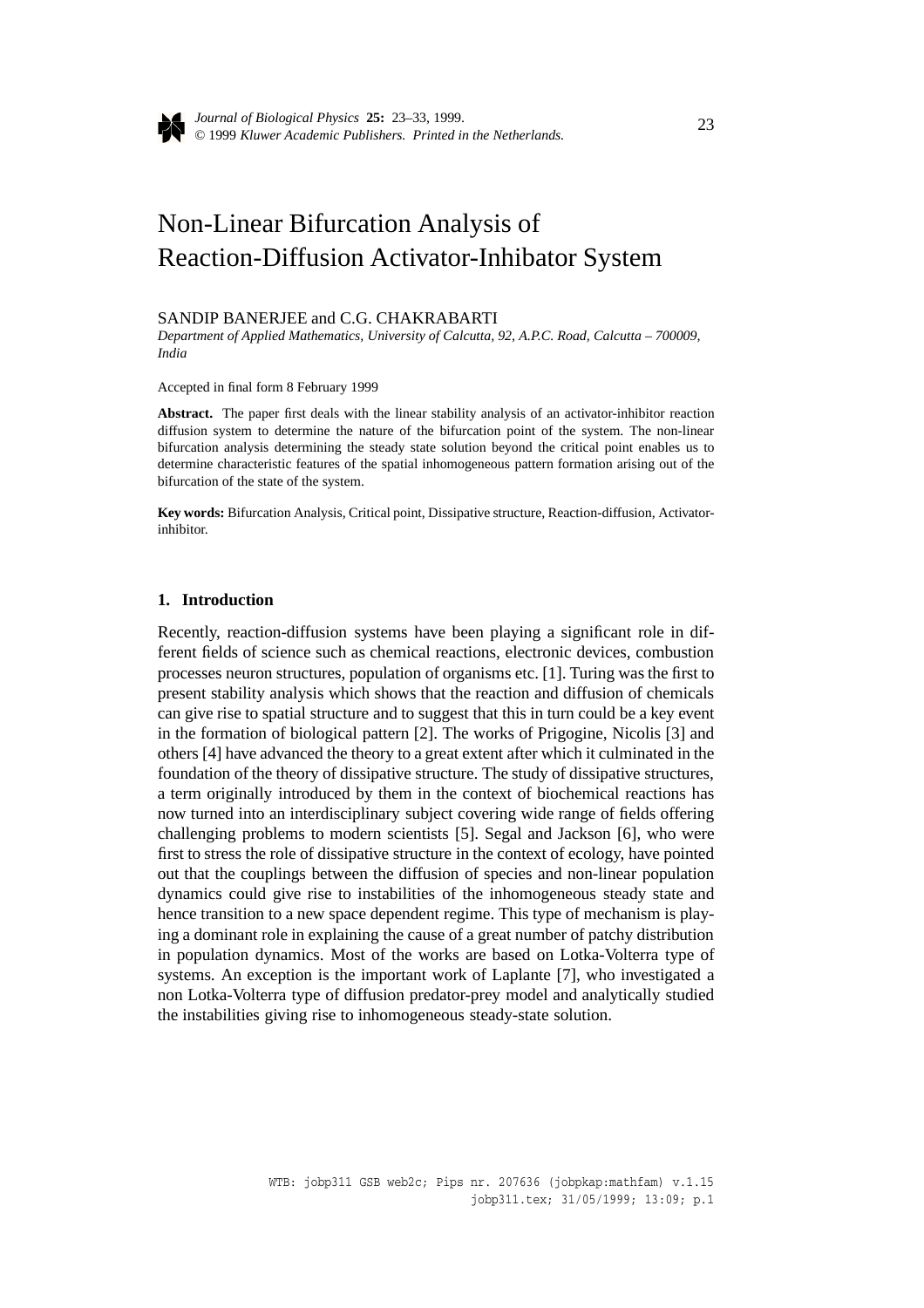In the present paper, we have considered a non-linear activator-inhibitor reaction diffusion system which is of the non Lotka-Volterra system type [1]. It is hardly necessary to point out that the non-linearity of the model equation plays a vital role in the phenomena of dissipative structure and pattern formation. The purpose of the present paper is to analyze the general mechanics and principles underlying the pattern formation in the non-linear activator-inhibitor reaction diffusion system. In Section 2, we have first briefly described the model equation pointing out its biological (or chemical) significance and at least justifying the presence of the non-linear term in the model equation from its heuristic origin. Then a linear stability analysis of the system has been carried out and instability leading to inhomogeneous steady state solution has been investigated. In Section 3, we have presented a full nonlinear bifurcation analysis which enabled us to determine the explicit form of the steady state solution, bifurcating beyond the critical point. The numerical solution has been represented graphically to show its agreement with the analytical solution. Section 4 (conclusion) deals with a careful discussion of the results so obtained in biological perspective.

## **2. Model Equation: Biological Significance and Linear Stability Analysis**

We consider an Activator-Inhibitor reaction diffusion system governed by the system of equations [1]:

$$
\frac{\partial X}{\partial t} = \frac{X^2}{Y} - bX + D_X \frac{\partial^2 X}{\partial r^2}
$$
\n
$$
\frac{\partial Y}{\partial t} = X^2 - Y + D_Y \frac{\partial^2 Y}{\partial r^2}
$$
\n(2.1)

where *X* and *Y* are concentrations of two reactants of species,  $b (> 0)$  is a parameter,  $D_X$  and  $D_Y$  are the diffusion coefficients. The physical interpretation of the model is that *X* activates *Y*, through the term  $X^2$  and both *X* and *Y* are degraded linearly proportional to their concentrations, given by the terms  $-bX$  and  $-Y$ . This linear degradation is referred to as first order kinetics reversed. The term  $\frac{X^2}{Y}$ shows a negative feedback by *Y* in the production of *X*, since an increase in *Y* decreases the production of *X* and hence indirectly a reduction in itself. The term *X*<sup>2</sup> depicts the enhanced reaction rate when two molecules of *X* are present. The larger is *Y* , the smaller is the production of *X*. This is an example of feedback inhibition [1, 8]. The effect of the non-linear term  $\frac{X^2}{Y}$  in the first model equation is to limit the maximal activator production rate so that an activator peak will not grow indefinitely. The above model equation (2.1) is heuristically a simplified form of the original reaction kinetic model equation due to Gierar and Meinhardt [9]. The interest of biologists in the development of pattern formation in biological systems was largely aroused due to the contributions by Meinhardt and Gierar [9–11]. Their work predominantly consists of numerical simulation of reaction diffusion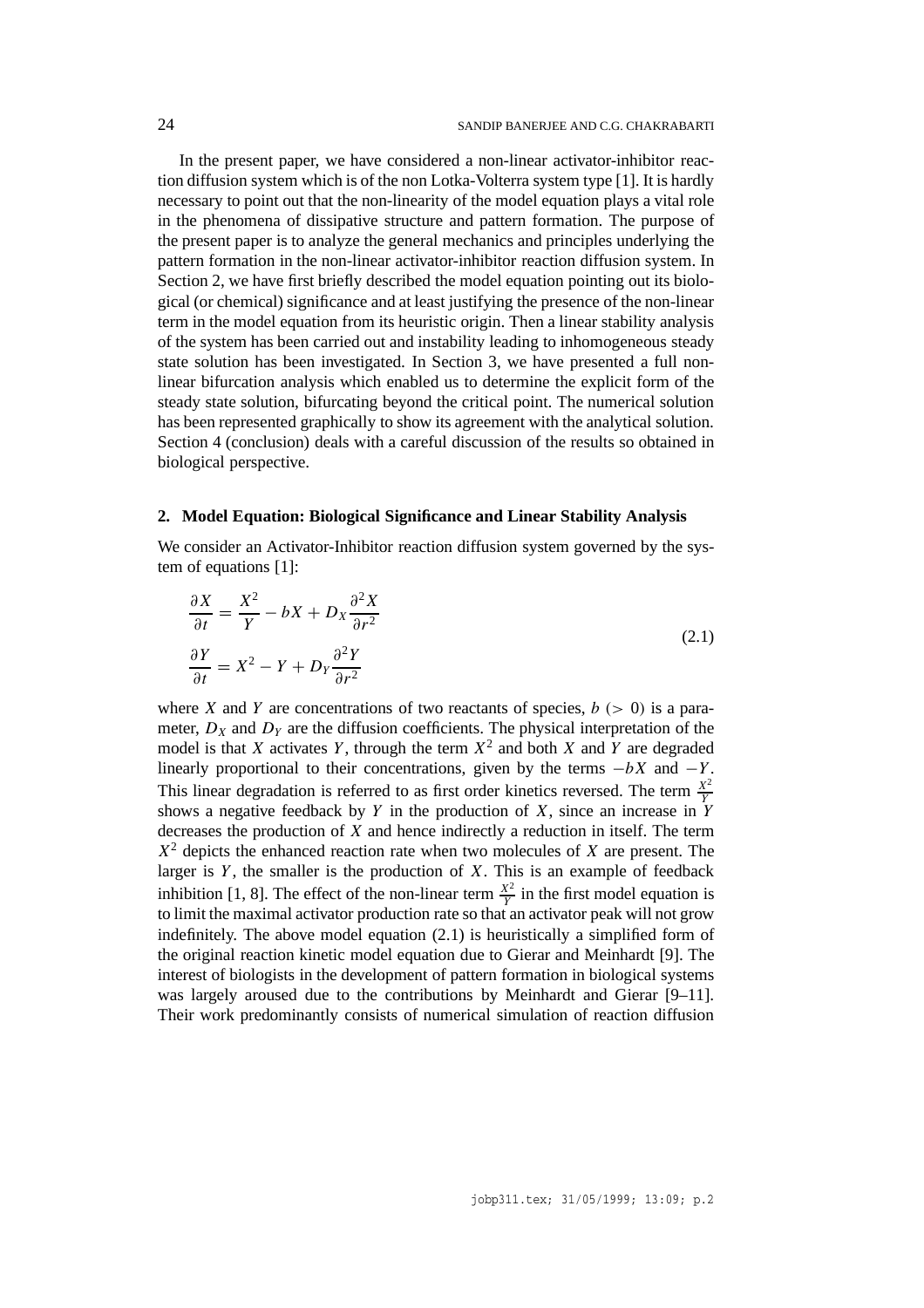system in various geometry. The results often bear a realisitic likeness to patterns commonly found in nature such as in phyllotaxis, bristle-like pattern, irregularly spaced structures such as stomata, ontogenic development of higher organism etc. [12].

We now want to analyze the behavior of the system predicted by the model equation (2.1). The complexity of the non-linear partial differential equation (2.1) first leads to the following stability analysis presented below and later to the nonlinear bifurcation analysis to be presented in the next section. As a first step to the solution of the system of Equation (2.1) along with the investigation of characteristic behavior, let us consider the homogeneous (with diffusion absent) steady state given by

$$
X^* = \frac{1}{b}, \quad Y^* = \frac{1}{b^2} \tag{2.2}
$$

which are space and time independent. For physical acceptability, we must have  $X^*$  and  $Y^* > 0$ , implying  $b > 0$ , which represent uniform steady state solution of the (truncated) Equation (2.1). If diffusion is added now, (2.2) will no longer be solutions of the enlarged system. To avoid this, we should assume either the Dirichlet's or Neumann's boundary conditions. Here, we choose Neumann's boundary condition or zero fluxes on boundaries:

$$
\frac{\partial X(0,t)}{\partial t} = \frac{\partial X(k,t)}{\partial t} = \frac{\partial Y(0,t)}{\partial t} = \frac{\partial Y(k,t)}{\partial t} = 0 \quad (0 \le r \le k). \tag{2.3}
$$

The main reason for choosing zero flux boundary conditions is that we are interested in self-organization of pattern; zero flux conditions imply no external input [1].

The stability of the homogeneous steady state *(X*∗*, Y* <sup>∗</sup>*)* is not guaranteed for all values of the parameter *b*. If the linear stability analysis of the reaction diffusion system with Neumann boundary condition confirms that the uniform (homogeneous) steady state is unstable, the path of the system will then bifurcate after the value of the parameter crosses a critical value (critical value or bifurcation point). Both the stability and bifurcation of the system path depend essentially on the values of the parameter. The linear stability analysis presented below will predict the existence of such a bifurcation point, if any.

We now give small perturbation to our steady state (2.2) such that

$$
x(r, t) = X(r, t) - X^*, y(r, t) = Y(r, t) - Y^*
$$
 and  $\frac{x}{X^*} \ll 1; \frac{y}{Y^*} \ll 1.$  (2.4)

Around the steady state (2.2), the time evolution of these perturbations will then simply be described by the linear system:

$$
\frac{\partial}{\partial t} \left( \begin{array}{c} x(r,t) \\ y(r,t) \end{array} \right) \equiv L \left( \begin{array}{c} x(r,t) \\ y(r,t) \end{array} \right) \tag{2.5}
$$

where the linear parabolic operator is defined by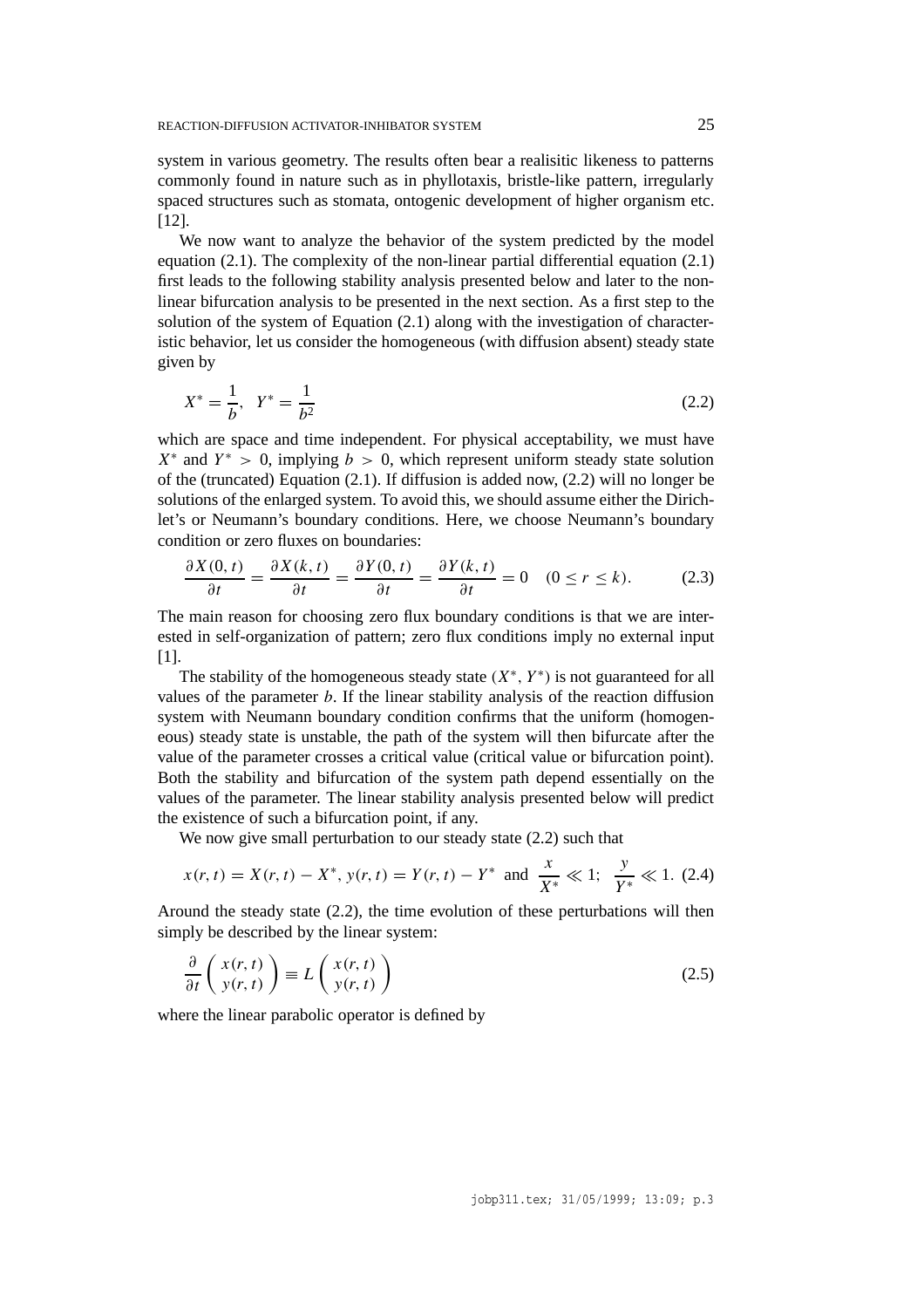

Linear Stability diagram associated with bifurcation of time-periodic solutions,  $D_r = 0.00025$ ,  $D_r = 0.0075$ .

*Figure 1.* Linear stability diagram associated with bifurcation of time-periodic solutions,  $D_X = 0.00025, D_Y = 0.0075.$ 



*Figure 2.* Linear stability diagram associated with bifurcation of steady-state solutions,  $D_X = 0.00025, D_Y = 0.0075.$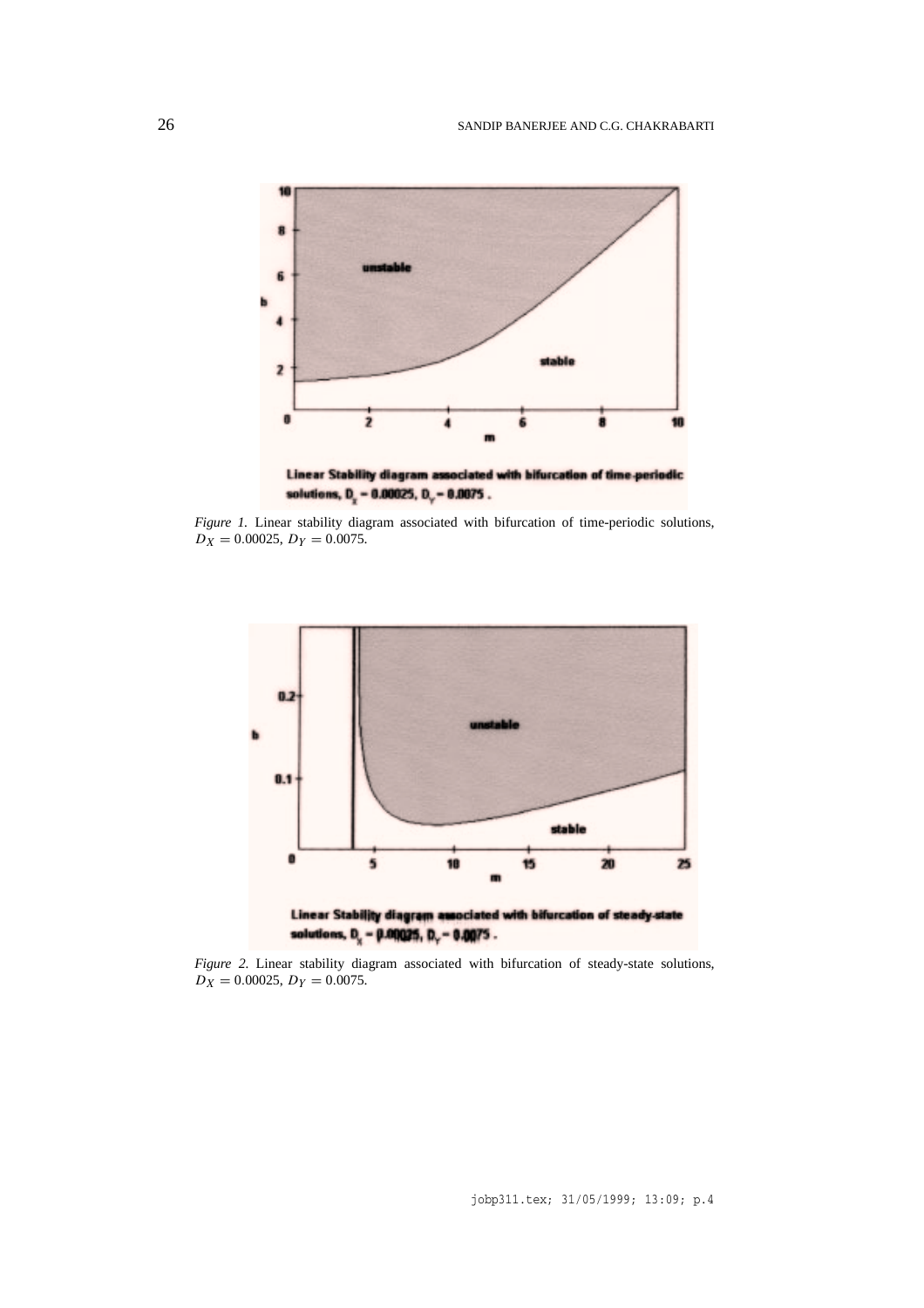$$
L \equiv \begin{pmatrix} b + D_X \frac{\partial^2}{\partial r^2} & -b^2 \\ \frac{2}{b} & -1 + D_Y \frac{\partial^2}{\partial r^2} \end{pmatrix}.
$$
 (2.6)

The solution to (2.5) satisfying the boundary conditions (2.3) will be of the form

$$
\begin{pmatrix} x \\ y \end{pmatrix} = \begin{pmatrix} c_1 \\ c_2 \end{pmatrix} e^{\lambda_m t} \cos\left(\frac{m\pi r}{k}\right), \quad m = 0, 1, 2, \dots \tag{2.7}
$$

the  $\lambda_m$ 's being the real or complex eigenvalues of our operator *L*. The characteristic equation is

$$
\lambda_m^2 + \left( D_X \frac{m^2 \pi^2}{k^2} - b + 1 + D_Y \frac{m^2 \pi^2}{k^2} \right) \lambda_m
$$
  
+ 
$$
\left( 1 + D_Y \frac{m^2 \pi^2}{k^2} \right) \left( D_X \frac{m^2 \pi^2}{k^2} - b \right) + 2b = 0.
$$
 (2.8)

The solution of the equation yields:

$$
\lambda_m = \frac{-\left(D_X \frac{m^2 \pi^2}{k^2} - b + 1 + D_Y \frac{m^2 \pi^2}{k^2}\right) \pm \sqrt{\left(1 + D_Y \frac{m^2 \pi^2}{k^2} + b - D_X \frac{m^2 \pi^2}{k^2}\right)^2 - 8b}}{2}.
$$
\n(2.9)

From this expression we get the following results:

(i) 
$$
\lambda_m
$$
 is complex if  $\left(1 + D_Y \frac{m^2 \pi^2}{k^2} + b - D_X \frac{m^2 \pi^2}{k^2}\right)^2 - 8b < 0.$  (2.10)

(ii) A complex eigenvalue has a positive real part if the coefficient of  $\lambda_m$  in (2.8) is negative, or if

$$
b > 1 + \frac{m^2 \pi^2}{k^2} (D_X + D_Y).
$$
 (2.11)

Figure 1 represents *b* as a function of *m* along the critical curve

$$
\tilde{b}_m = 1 + \frac{m^2 \pi^2}{k^2} (D_X + D_Y).
$$
\n(2.12)

The points on the curve  $b_m$  corresponding to integer values of  $m$  are necessarily bifurcation points of time-periodic solutions.

(iii) If  $\lambda_m$  is real, one may have one positive root provided

$$
\left(1 + D_Y \frac{m^2 \pi^2}{k^2}\right) \left(D_X \frac{m^2 \pi^2}{k^2} - b\right) + 2b < 0
$$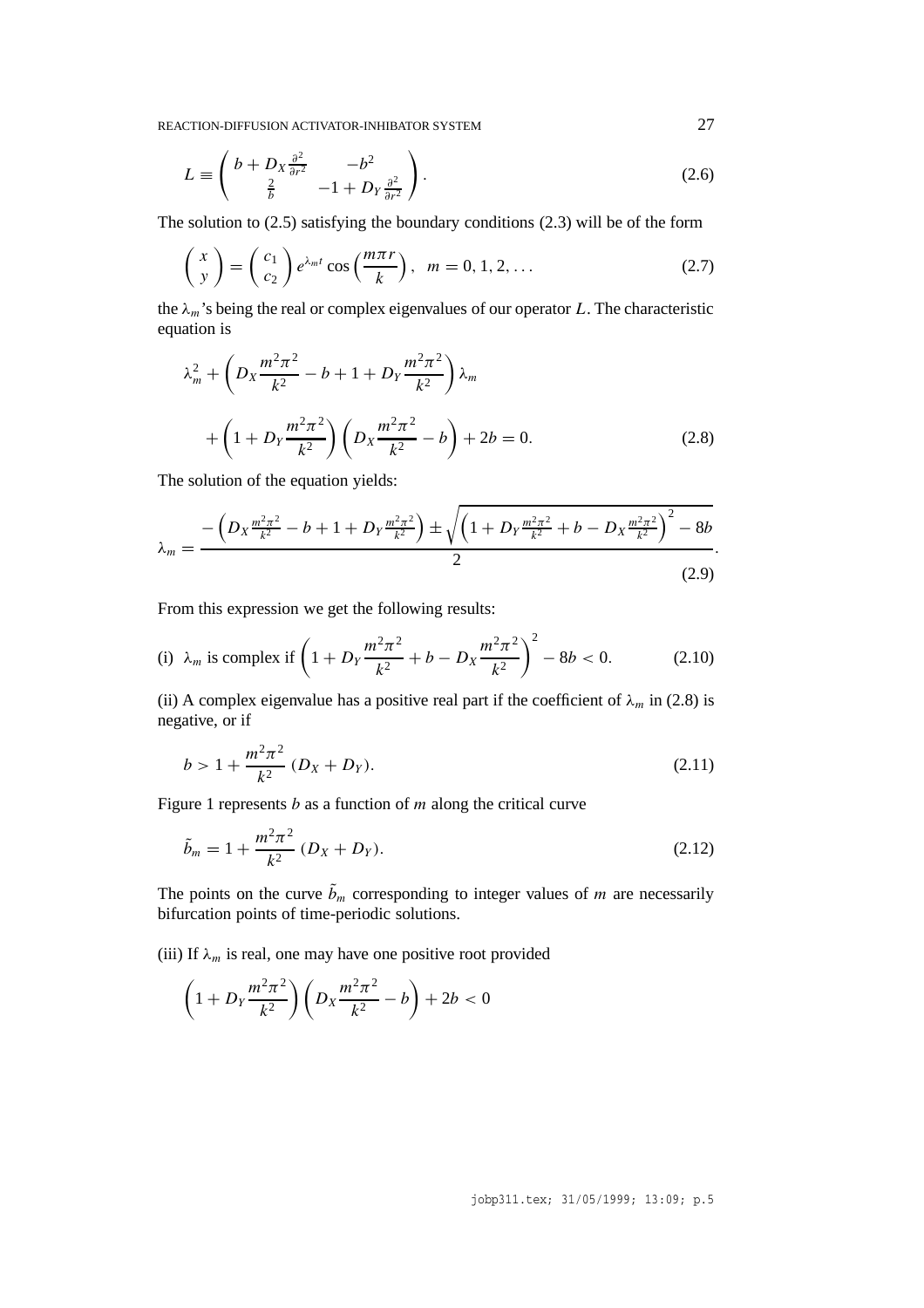28 SANDIP BANERJEE AND C.G. CHAKRABARTI

or, 
$$
b > \frac{D_X \frac{m^2 \pi^2}{k^2} \left(1 + D_Y \frac{m^2 \pi^2}{k^2}\right)}{-1 + D_Y \frac{m^2 \pi^2}{k^2}}
$$
. (2.13)

Figure 2 represents *b* as a function of *m* along the critical curve

$$
b_m = \frac{D_X \frac{m^2 \pi^2}{k^2} \left(1 + D_Y \frac{m^2 \pi^2}{k^2}\right)}{-1 + D_Y \frac{m^2 \pi^2}{k^2}}.
$$
\n(2.14)

Thus, the points on the curve  $b_m$  corresponding to integer values of *m* are necessarily bifurcation points of steady-state solutions.

The steady state (2.2) first becomes unstable through real eigenvalues, thus leading to the emergence of a new time-independent steady-state solution. The critical wave number  $m<sub>c</sub>$  corresponding to the onset of instability will then be given by the integer for which the expression  $b<sub>m</sub>$  takes its minimum, namely,

$$
m_c \equiv \text{nearest integer to } \left\{ \frac{(1+\sqrt{2})k^2}{\pi^2 D_Y} \right\}^{\frac{1}{2}}.
$$
 (2.15)

The value of *b* corresponding to this critical mode is then given by  $(2.13)$ – $(2.15)$  as

$$
b_{m_c} \equiv b_c \approx \frac{D_Y}{D_X} (1 + \sqrt{2}). \tag{2.16}
$$

From the above relation, we see that the critical mode and hence the stability or instability of the system is determined by the mobility ratio  $\frac{D_Y}{D_X}$ .

In the neighborhood of  $b_c$  ( $b > b_c$ ), one thus has  $\lambda_{m_c} \approx 0$  (from 2.9), and the evolution of perturbation is now described by:

$$
\begin{pmatrix} x \\ y \end{pmatrix} = \begin{pmatrix} x_0 \\ y_0 \end{pmatrix} \cos\left(\frac{m_c \pi r}{k}\right) \tag{2.17}
$$

which is obviously the characteristic of the emergence of a new inhomogeneous steady state solution to which (2.17) is a first approximation.

# **3. Non-Linear Bifurcation Analysis**

In this section, our aim is to produce explicit form of the steady state solutions bifurcating beyond the critical value  $b_c$  (first bifurcation point). The first step is to insert decomposition

$$
x = X - X^*
$$
  
\n
$$
y = Y - Y^*
$$
\n(3.1)

into the initial population dynamics (2.1) and keeping the non-linear contributions in *x* and *y*, we obtain for the steady state  $\frac{\partial X}{\partial t} = 0 = \frac{\partial Y}{\partial t}$ :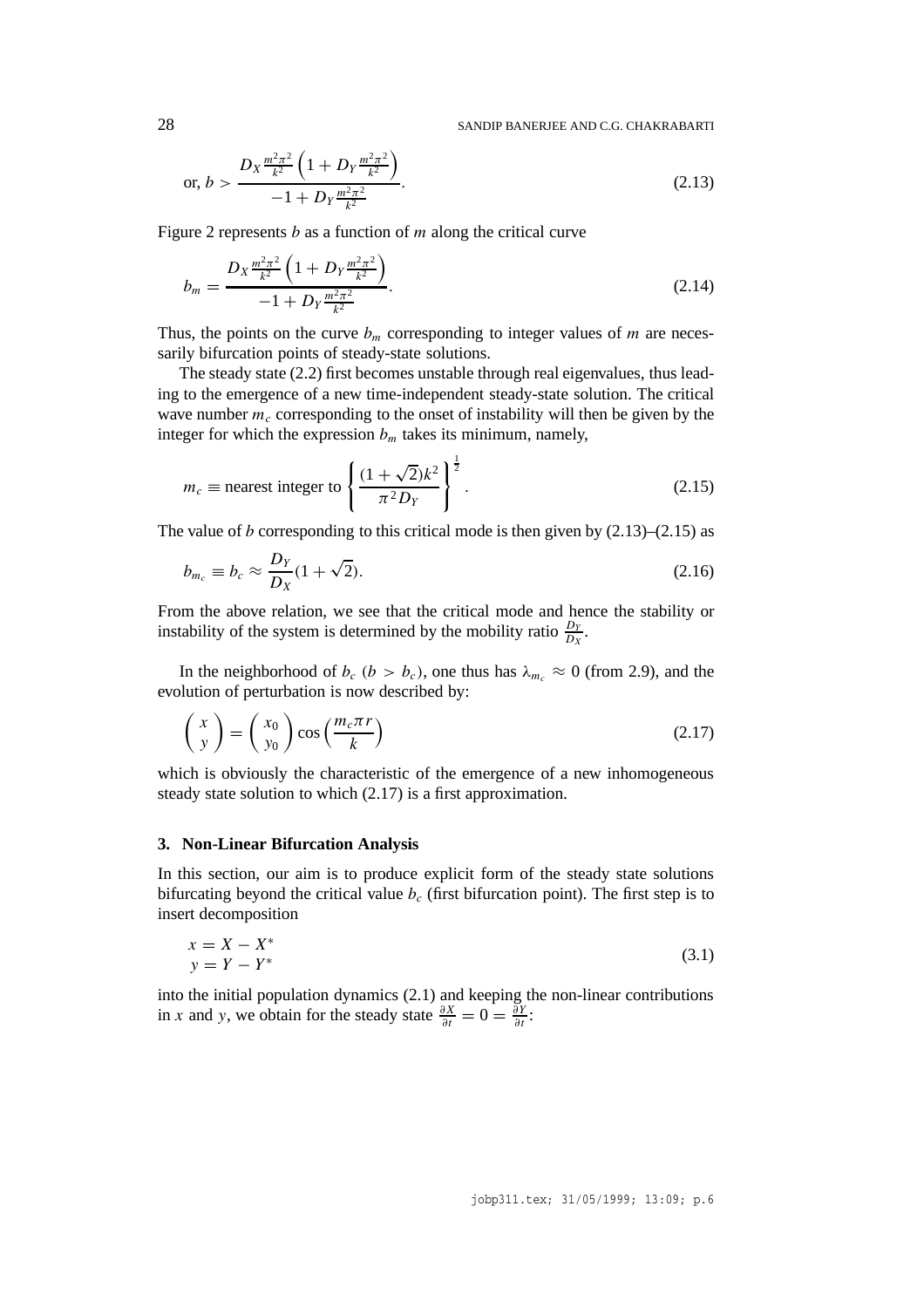$$
L_C \begin{pmatrix} x \\ y \end{pmatrix} = \begin{pmatrix} p(x, y) \\ q(x, y) \end{pmatrix}
$$
 (3.2)

where  $L_C \equiv$  $\int b_c + D_X \frac{\partial^2}{\partial r^2}$  −*b*<sub>c</sub><sup>2</sup>  $\frac{2}{bc}$  −1 + *D<sub>Y</sub>* $\frac{\partial^2}{\partial r^2}$ *∂r*<sup>2</sup> ! is the operator *L* evaluated at the critical point of the first bifurcation point,

$$
p(x, y) = -(b - b_c)x + (b^2 - b_c^2)y + b^2(b^2y - 1)(x - by)^2
$$
  
\n
$$
q(x, y) = -2\left(\frac{1}{b} - \frac{1}{b_c}\right)x - x^2.
$$
\n(3.3)

We now assume, in the neighborhood of the critical point  $b_c$  an expansion of  $b$ ,  $x$ and *y* in terms of a small parameter  $\epsilon$  whose exact form will be determined later:

$$
\mu = b - b_c = \epsilon \mu_1 + \epsilon^2 \mu_2 + \dots \tag{3.4}
$$

$$
\begin{pmatrix} x \\ y \end{pmatrix} = \epsilon \begin{pmatrix} x_0 \\ y_0 \end{pmatrix} + \epsilon^2 \begin{pmatrix} x_1 \\ y_1 \end{pmatrix} + \epsilon^3 \begin{pmatrix} x_2 \\ y_2 \end{pmatrix} + \dots
$$
 (3.5)

We now introduce the expansion into (3.2) and identify equal powers of  $\epsilon$ . We then obtain a set of relations of the form:

$$
L_C \begin{pmatrix} x_i \\ y_i \end{pmatrix} = \begin{pmatrix} p_i \\ q_i \end{pmatrix} \text{ where } i = 0, 1, 2, 3, ... \tag{3.6}
$$

together with the boundary conditions

$$
\frac{\partial x_i(0,t)}{\partial t} = \frac{\partial x_i(k,t)}{\partial t} = \frac{\partial y_i(0,t)}{\partial t} = \frac{\partial y_i(k,t)}{\partial t} = 0.
$$
 (3.7)

Here,  $p_i$  and  $q_i$  are expressions involving the unknown parameters  $\mu_i$  and solutions  $(x_i, y_i)$ . The first few expressions are

$$
p_0 = q_0 = 0
$$
  
\n
$$
p_1 = -\mu_1 x_0 + 2b_c \mu_1 y_0 - b_c^2 (x_0 - b_c y_0)^2
$$
  
\n
$$
q_1 = \frac{2\mu_1}{b_c} x_0
$$
  
\n
$$
p_2 = -\mu_1 x_1 - x_0 \mu_2 + (2b_c \mu_2 + \mu_1^2) y_0 - 2b_c \mu_1 (x_0 - b_c y_0)^2 + b_c^4 (x_0 - b_c y_0)^2
$$
  
\n
$$
q_2 = \left(\frac{2}{b_c} \mu_2 + \mu_1^2\right) x_0.
$$
\n(3.8)

Since  $L_c$  has zero as a simple eigenvalue,  $(3.6)$  has a solution if and only if the functions  $p_i$ ,  $q_i$  given by (3.8) obey a solvability condition. This condition determines the coefficients  $\mu_i$  and is given by the Fredholm alternative whose form is here: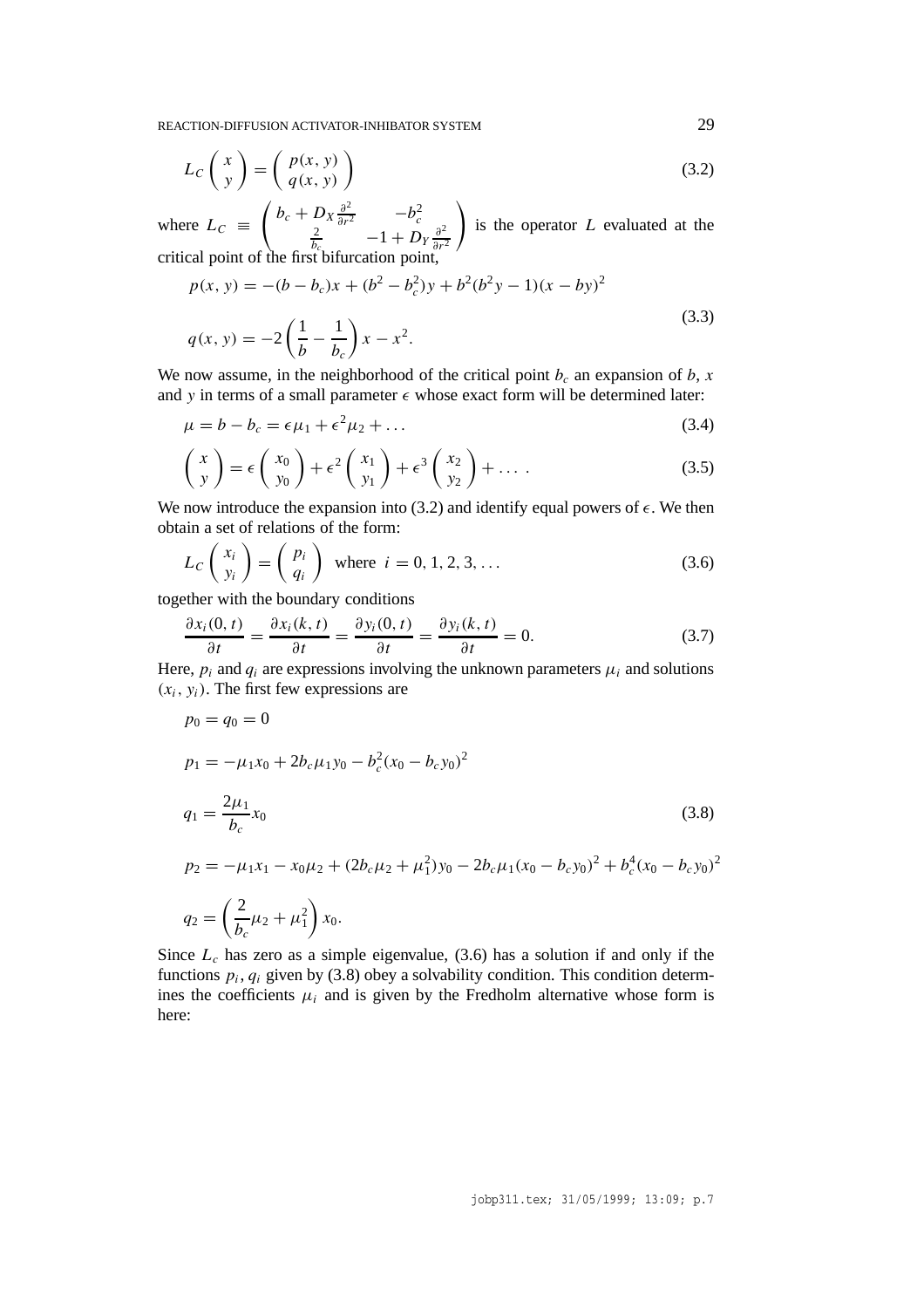30 SANDIP BANERJEE AND C.G. CHAKRABARTI

$$
\int_0^k dr \left(\begin{array}{c} p_i \\ q_i \end{array}\right) (x^T, y^T) \equiv 0 \tag{3.9}
$$

where  $(x^T, y^T)$  is the eigenvalue corresponding to a null eigenvalue of the adjoint of  $L_c$  and obeying the boundary condition (2.3), namely

$$
\begin{pmatrix} x^T \\ y^T \end{pmatrix} = \begin{pmatrix} d_1 \\ d_2 \end{pmatrix} \cos\left(\frac{m_c \pi r}{k}\right) \tag{3.10}
$$

with

$$
\frac{d_1}{d_2} = \frac{b_c^2}{b_c - D_X \frac{m_c^2 \pi^2}{k^2}}.
$$
\n(3.11)

Using the expression (3.8) for  $p_1$  in the solvability condition (3.9), together with (3.10) one finds:

$$
\mu_1 \int_0^k dr \cos^2 \left( \frac{m_c \pi r}{k} \right) = \frac{b_c^2 (d_1 - b_c d_2)^2}{2b_c d_2 - d_1} \int_0^k dr \cos^3 \left( \frac{m_c \pi r}{k} \right). \tag{3.12}
$$

The coefficients of  $\mu_1$  on the l.h.s is always positive. On the other hand, the r.h.s vanishes (whether  $m_c$  is even or odd) owing to the presence of cosine terms in the solvability condition and we conclude that  $\mu_1 = 0$ . The coefficient  $\mu_2$  is computed by first determining  $\begin{pmatrix} x_1 \\ y_1 \end{pmatrix}$  $\overline{\phantom{0}}$ . We solve the equation

$$
L_C \begin{pmatrix} x_1 \\ y_1 \end{pmatrix} = \begin{pmatrix} p_1 \\ q_1 \end{pmatrix}
$$
 (3.13)

by introducing the Fourier Series expansion

$$
\begin{pmatrix} x_1 \\ y_1 \end{pmatrix} = \sum_{m=1}^{\infty} \begin{pmatrix} h_m \\ j_m \end{pmatrix} \cos\left(\frac{m\pi r}{k}\right). \tag{3.14}
$$

It appears that  $h_m = j_m = 0$  for  $m \neq 2m_c$ . Therefore, we only consider the case when  $m = 2m_c$ . Substituting (3.14) in (3.13) for  $m = 2m_c$  we get,

$$
\begin{pmatrix} b_c - D_X \frac{4m_c^2 \pi^2}{k^2} & -b_c^2 \\ \frac{2}{b_c} & -1 - D_Y \frac{4m_c^2 \pi^2}{k^2} \end{pmatrix} \begin{pmatrix} h_{2m_c} \\ j_{2m_c} \end{pmatrix} = \begin{pmatrix} t_{2m_c} \\ z_{2m_c} \end{pmatrix}
$$
(3.15)

where

$$
t_{2m_c} = \frac{2}{k} \int_0^k p_1 \cos\left(\frac{2m_c \pi r}{k}\right) dr = -b_c^2 (d_1 - b_c d_2)^2 \tag{3.16}
$$

$$
z_{2m_c} = \frac{2}{k} \int_0^k q_1 \cos\left(\frac{2m_c \pi r}{k}\right) dr = 0.
$$
 (3.17)

Solving (3.15) we get,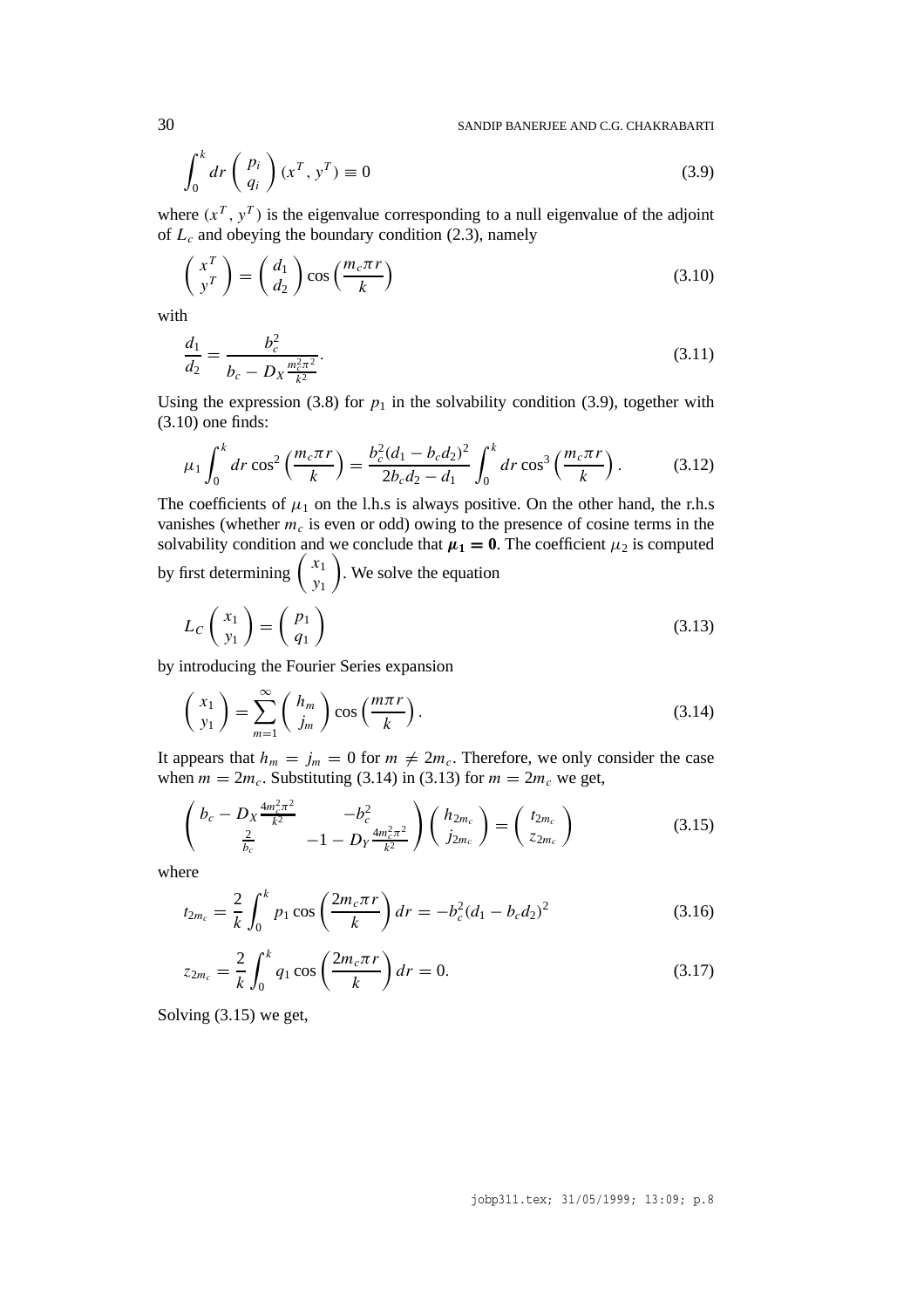$$
h_{2m_c} = \frac{\left(D_X \frac{4m_c^2 \pi^2}{k^2} - b_c\right) b_c^2 (d_1 - b_c d_2)^2}{\left(1 + D_Y \frac{4m_c^2 \pi^2}{k^2}\right) \left(D_X \frac{4m_c^2 \pi^2}{k^2} - b_c\right) + 2b_c}
$$
(3.18)

$$
j_{2m_c} = \frac{-2b_c(d_1 - b_c d_2)^2}{\left(1 + D_Y \frac{4m_c^2 \pi^2}{k^2}\right) \left(D_X \frac{4m_c^2 \pi^2}{k^2} - b_c\right) + 2b_c}.
$$
\n(3.19)

Thus we can determine  $(x_1, y_1)$ . To obtain an explicit value of the coefficient  $\mu_2$ , we once again use the solvability condition – this time for  $p_2$  and we get the expression for  $\mu_2$  as

$$
\frac{\mu_2}{d_1^2} = \frac{3}{8} b_c^2 \left( D_X \frac{m_c^2 \pi^2}{k^2} \right)^2 \left( b_c - D_X \frac{m_c^2 \pi^2}{k^2} \right) = \psi \left( m_c, b_c, \frac{D_X}{k^2} \right). \tag{3.20}
$$

The explicit expression in this case is of no importance. The point is to realize that the sign of  $\psi$  determines the nature of the bifurcating solution. Here  $\psi$  is positive if

$$
b_c > D_X \frac{m_c^2 \pi^2}{k^2}
$$
 (3.21)

and from (3.4)

$$
\varepsilon \approx \pm \left(\frac{b - b_c}{\mu_2}\right)^{1/2}.\tag{3.22}
$$

Thus the bifurcating branches are supercritical  $(b > b<sub>c</sub>)$ . This means that the steady state pattern which is generated by the system is stable.

The bifurcating solutions near  $b = b_c$  can be calculated to a first approximation by inserting this value of  $\varepsilon$  in the expression (3.5) and by retaining the first two terms one gets:

$$
x(r) = \pm \left(\frac{b - b_c}{\psi}\right)^{\frac{1}{2}} \cos\left(\frac{m_c \pi r}{k}\right)
$$
  
+ 
$$
\left(\frac{b - b_c}{\psi}\right) \frac{\left(D_X \frac{4m_c^2 \pi^2}{k^2} - b_c\right) \left(\frac{D_X m_c^2 \pi^2}{k^2}\right)^2}{\left(1 + D_Y \frac{4m_c^2 \pi^2}{k^2}\right) \left(D_X \frac{4m_c^2 \pi^2}{k^2} - b_c\right) + 2b_c} \cos\left(\frac{2m_c \pi r}{k}\right) \quad (3.23)
$$
  

$$
y(r) = \pm \left(\frac{b - b_c}{\psi}\right)^{\frac{1}{2}} \cos\left(\frac{m_c \pi r}{k}\right)
$$

$$
-\left(\frac{b - b_c}{\psi}\right) \frac{\frac{2}{b_c} \left(\frac{D_X m_c^2 \pi^2}{k^2}\right)^2}{\left(1 + D_Y \frac{4m_c^2 \pi^2}{k^2}\right) \left(D_X \frac{4m_c^2 \pi^2}{k^2} - b_c\right) + 2b_c} \cos\left(\frac{2m_c \pi r}{k}\right) \quad (3.24)
$$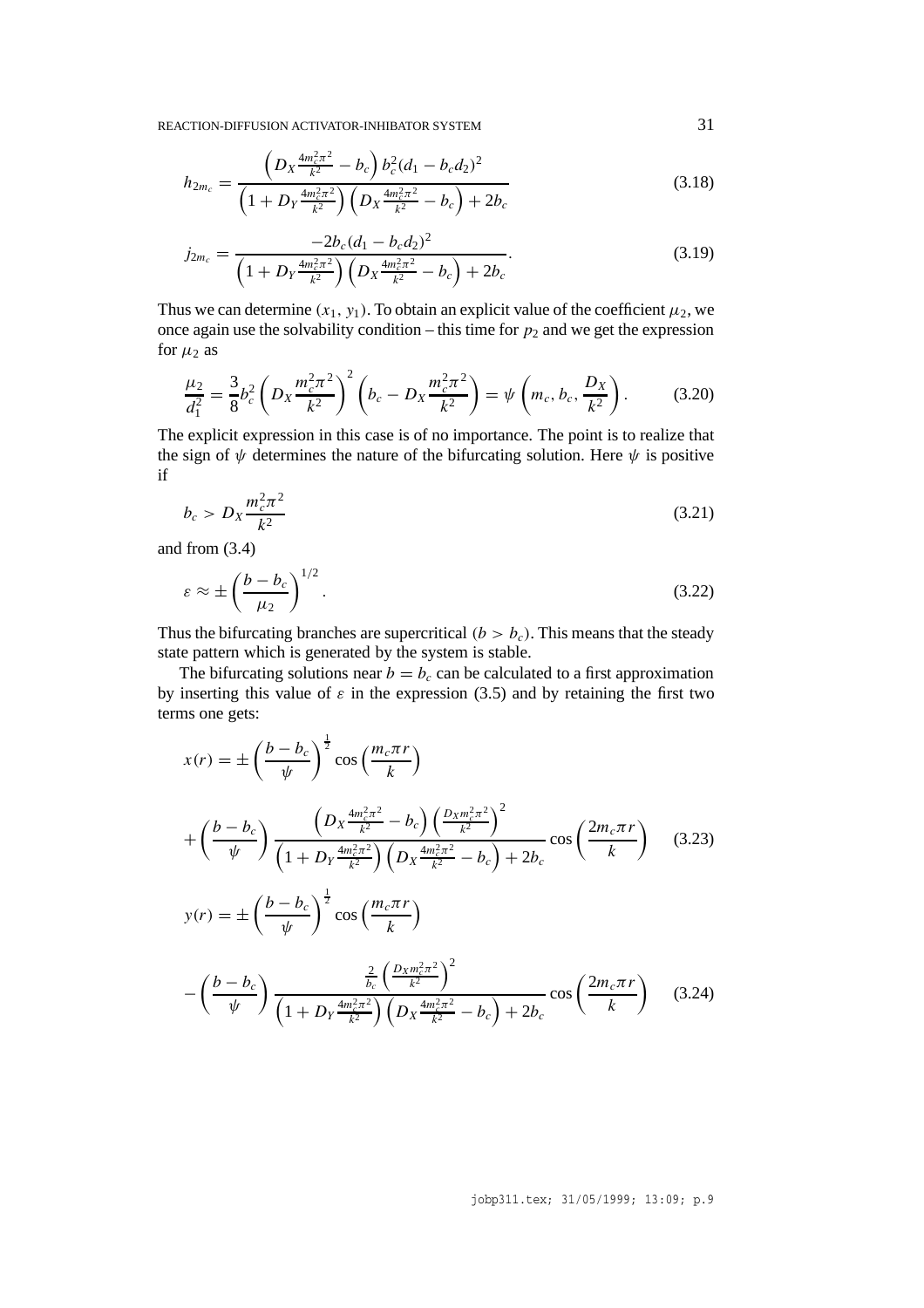

*Figure 3.* Non-uniform steady solution for  $b = 2.5$ ,  $b_c = 2.48$ ,  $m_c = 6$ ,  $k = 1$ ,  $D_X = 2.5 \times 10^{-4}$ ,  $D_Y = 7.5 \times 10^{-3}$ . Heavy line: Analytical curve given by 3.23. Dots: Computer solution by direct integration of 2.1.

The above two expressions (3.23) and (3.24) give the explicit form of the steady state solution, bifurcating beyond the critical point.

For illustration we consider  $D_X = 2.5 \times 10^{-4}$ ,  $D_Y = 7.5 \times 10^{-3}$ ,  $m_c = 6$ ,  $k = 1$ ,  $b = 2.5$ ,  $b_c = 2.48$ . This branch is drawn in Figure 3 where we also plotted the result obtained from the direct computer integration of (2.1). Fairly nice agreement is obtained with the analytical curves given by (3.23) and (3.24).

#### **4. Conclusion**

In this paper we have tried to shed some light on the stability and bifurcation behavior of a model reaction-diffusion system in which a variety of reaction kinetic behaviors such as autocatalysis, activation and inhibition etc is incorporated. Let us now look into the biological or chemical significance of the results obtained. We first consider the linear stability analysis. The evolution equation (2.12) of perturbation  $(x, y)$  predicts the formation of chemical pattern or formation of colonies in predator prey system. We consider model equation (2.1) to represent a preypredator system, the homogeneous state (2.2) becoming unstable for  $b < b_c$ , any fluctuation in concentration population density will be amplified and the system will reversibly evolve to a new regionalized distribution of reactants or species. From  $(2.17)$ , we also see that the degree of regionalism is to a good approximation, given by  $m_c$ , which is inversely proportional to  $D<sub>Y</sub>$ , the mobility of the reactant (or predator *Y* ). This shows that the patchy distribution of reaction depends on the mobility of the inhibitor *Y* . The expression (2.16) shows the dependence of the parameter *b* corresponding to the critical mode on the mobility ratio  $\frac{D_y}{D_x}$ , the greater is the value of  $\frac{D_y}{D_x}$ , the larger is the domain of instability.

The non-linear bifurcation analysis leads to the expression (3.23) and (3.24) for steady state solution bifurcating beyond the critical point. They correspond to second order correction to harmonics of the critical mode. These corrections, as